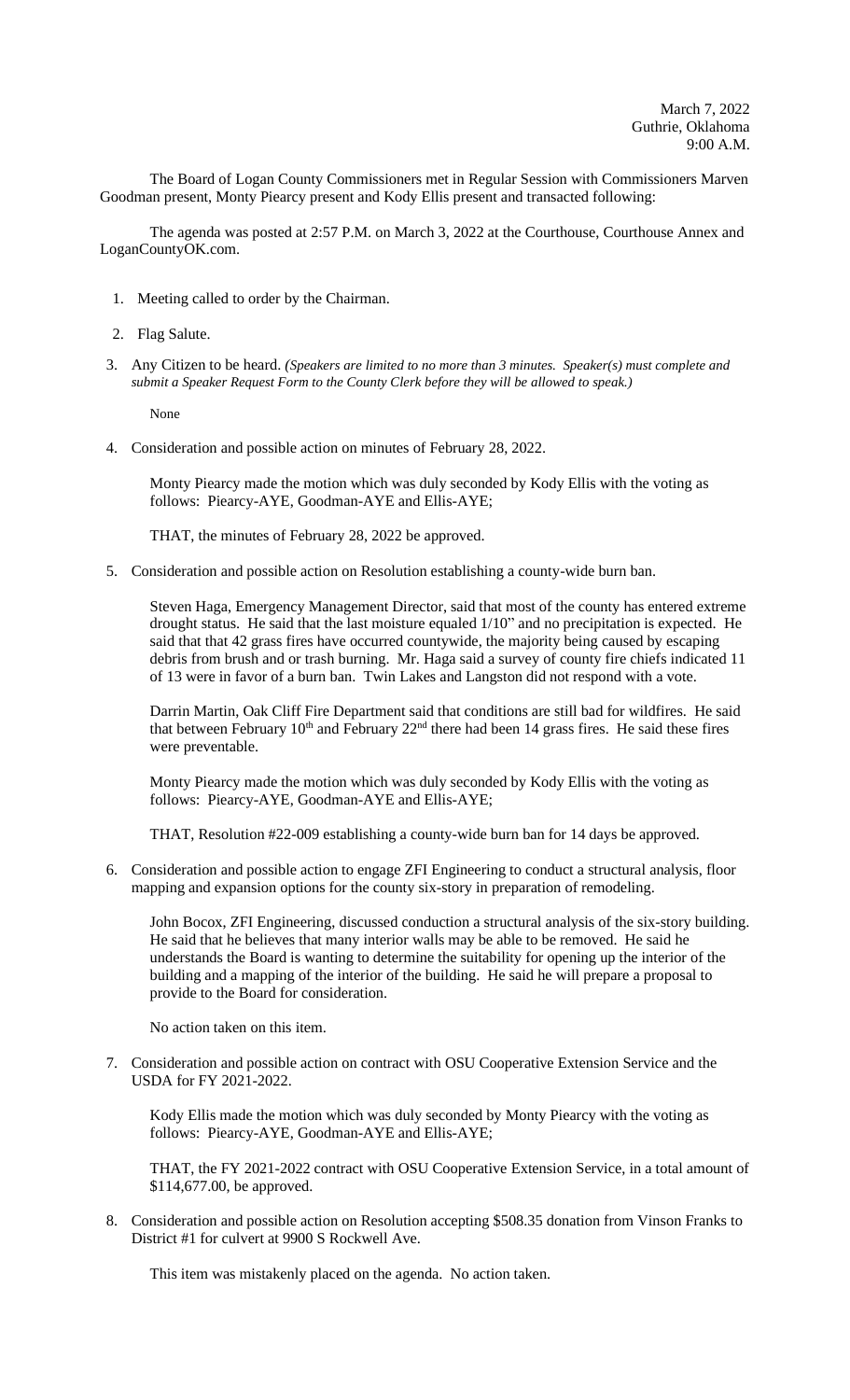9. Consideration and possible action on approving use of Sheriff's Meeting room to be used by OK2A for monthly meetings.

Commissioner Goodman said that he obtained an opinion from ADA Barto that states the county could allow the use of meeting rooms to outside groups. ADA Barto said that the Board may choose to establish a policy for use of meeting rooms by outside groups.

Commissioner Goodman said that the Oklahoma Second Amendment Association (OK2A) have expressed an interest in using the Sheriff's training room. He said he knows that other groups may want to use the facility.

Discussion was held that any use after business hours would require a county employee to be onsite to open and close the building after any meetings. It was estimated that this would incur a cost of \$25 per hour.

Sheriff Devereaux said he does not have issue with the rooms being used but there need to be a policy in place.

Clerk Cole and Sheriff Deveraux will prepare a policy proposal for use of the county meeting rooms.

No action taken on this item

10. Consideration and possible action on Resolution Appointing Requisitioning Officers for various accounts.

Monty Piearcy made the motion which was duly seconded by Kody Ellis with the voting as follows: Piearcy-AYE, Goodman-AYE and Ellis-AYE;

THAT, Resolution #22-010 appointing Marven Goodman and Troy Cole as Requisitioning Officers for ARPA Fund, be approved.

THAT, Resolution #22-011 appointing Charles Downey and Gene Herndon as Requisitioning Officers for Coyle Fire Department, be approved.

11. Consideration and possible action on Resolution Appointing Receiving Officers for various accounts.

Monty Piearcy made the motion which was duly seconded by Kody Ellis with the voting as follows: Piearcy-AYE, Goodman-AYE and Ellis-AYE;

THAT, Resolution #22-012 appointing Dylan Rader and Devin Costner as Receiving Officers for Coyle Fire Department, be approved.

12. Consideration and Possible Action on approving the following Permanent Road Crossing Permit for CoxCom LLC:

Marven Goodman made the motion which was duly seconded by Kody Ellis with the voting as follows: Piearcy-AYE, Goodman-AYE and Ellis-AYE;

THAT, the following Permanent Road Crossing Permit be approved.

CoxCom LLC (96 ct Fiber)

RCP #22-001 Cross/Parallel N Post Rd .88 miles south of SH 33 634' north of the SE/C of 1-16N-2W.

13. Consideration and possible action on the Consent Agenda:

Kody Ellis made the motion which was duly seconded by Marven Goodman with the voting as follows: Ellis-AYE, Goodman-AYE and Piearcy-AYE;